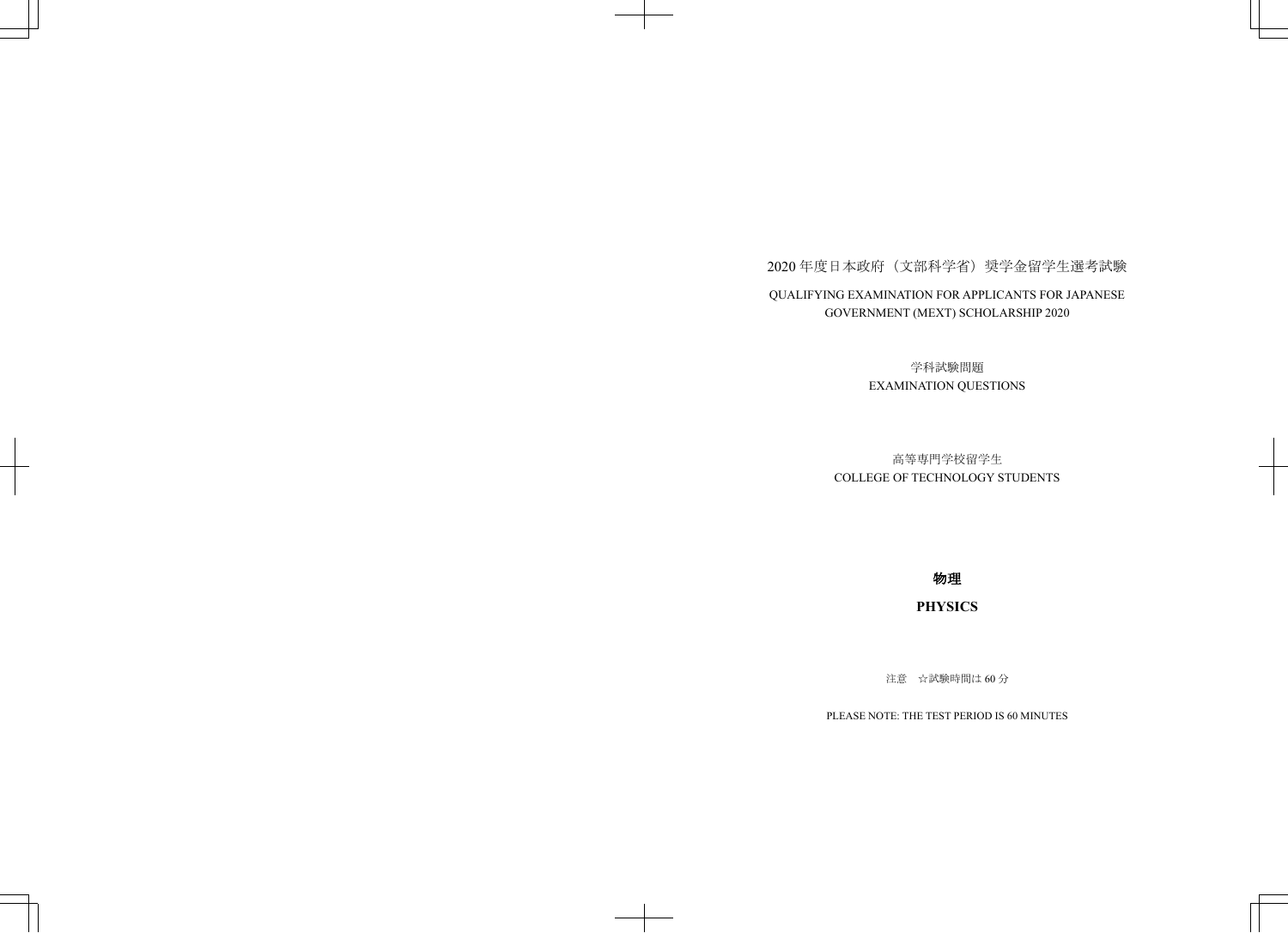## (2020)



**1.** Answer the following questions.

PHYSICS

- (1) A ball is thrown straight up from the ground with an initial velocity of 14 m/s. The magnitude of the gravitational acceleration is 9.8 m/s<sup>2</sup> and air resistance is negligible. Find the maximum height reached by the ball above the ground. Choose the correct answer below  $(a) - (e)$  and write the letter of your choice.
	- (a) 1.0 m (b) 4.9 m (c) 10 m (d) 20 m (e) 40 m

|--|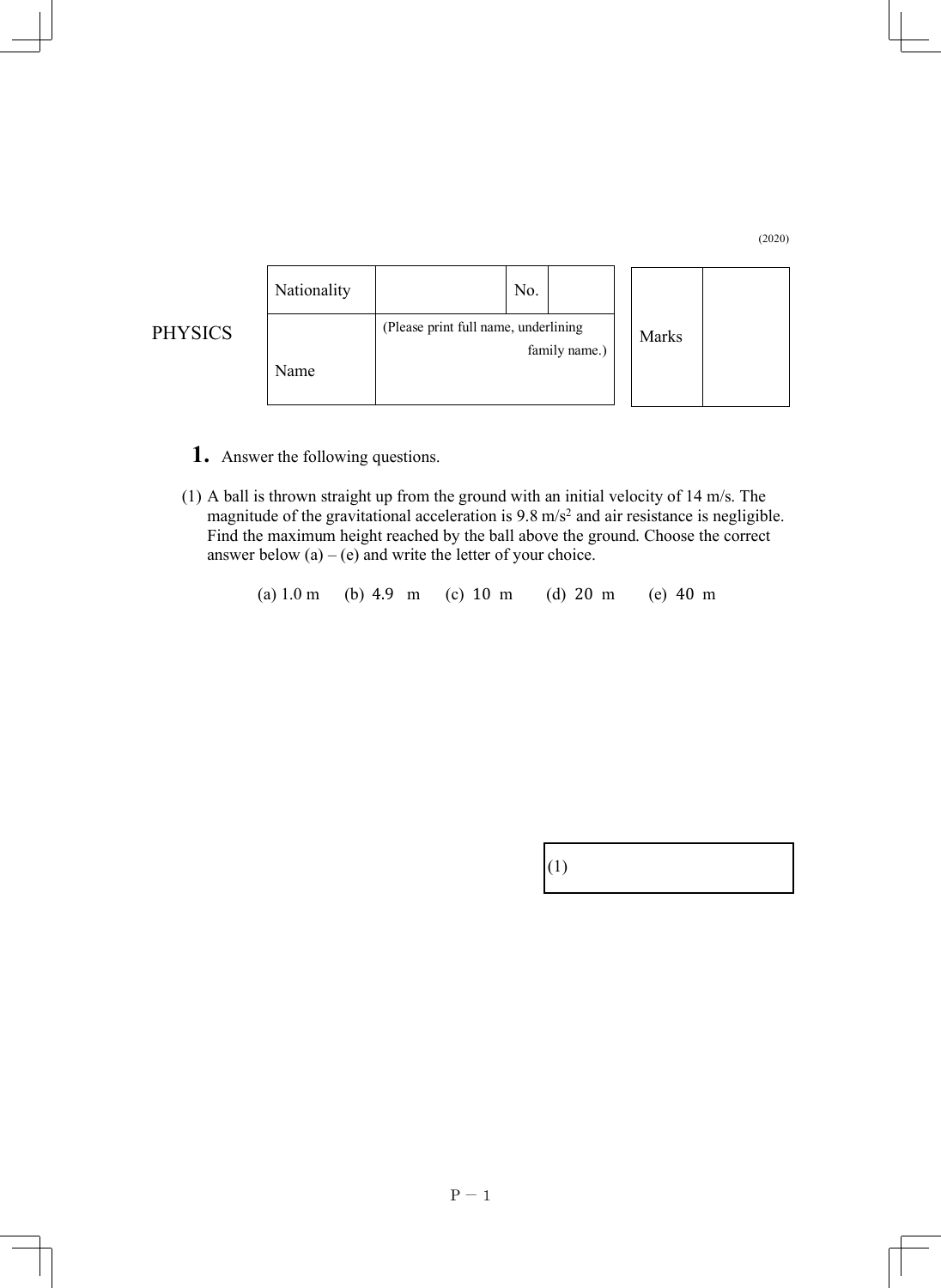(2) The diagram shows a velocity-time graph for a train as it moves on a straight horizontal track.



(2-1) What is the acceleration of the train during the first 70s? Choose the correct answer below from  $(a) - (e)$  and write the letter of your choice.

(a)  $0.15 \text{ m/s}^2$ (b)  $0.28 \text{ m/s}^2$ (c) 0.40 m/s<sup>2</sup> (d) 1.0 m/s<sup>2</sup> (e)  $4.0 \text{ m/s}^2$ 

(2-2) What is the distance moved by the train during the 230s? Choose the correct answer below from  $(a) - (e)$  and write the letter of your choice.

(a) 42 m (b) 280 m (c) 1200 m (d) 4200 m (e) 6400 m

| $(2-2)$ |
|---------|
|---------|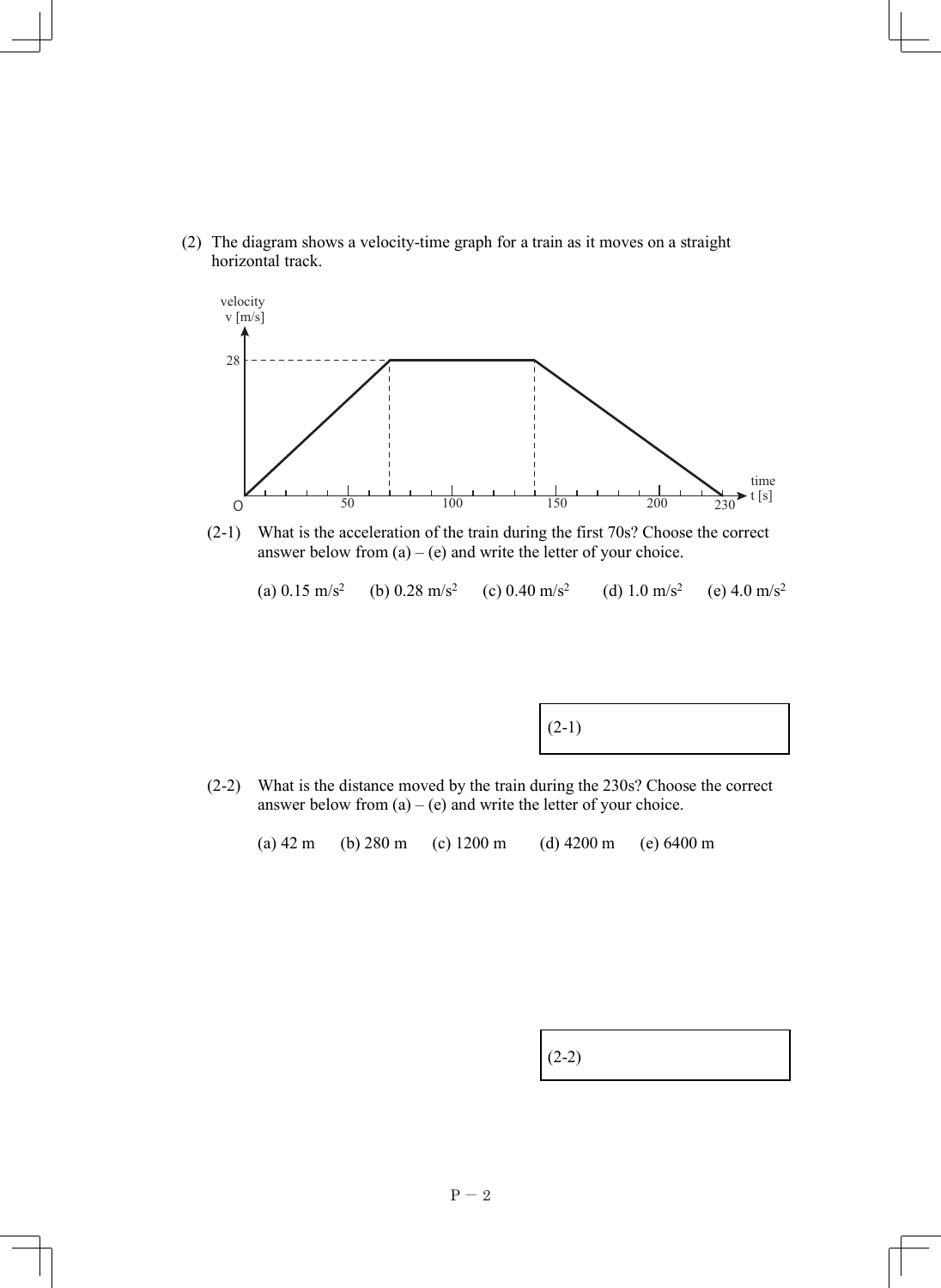- **2.** Answer the following questions.
	- (1) An object of mass 2.0 kg is at rest on a frictionless horizontal surface. When the object is pulled with two forces as shown below, it moves with a constant acceleration in a horizontal direction. Calculate the magnitude of the acceleration of the object.





(2) An object of mass *m* slides down an inclined plane with friction. The plane is inclined by an angle  $\theta$  to the horizontal. What is the magnitude of the acceleration of the object? Choose the correct answer below (a) - (e) and write the letter of your choice. Where  $\mu'$  is the coefficient of kinetic friction between the object and the surface, and  $q$  is the magnitude of the gravitational acceleration.



- (a)  $g(\sin \theta \mu' \cos \theta)$  (b)  $g(\sin \theta + \mu' \cos \theta)$  (c)  $\mu' g \cos \theta$
- (d)  $\mu' g \sin \theta$  (e)  $g \sin \theta$

|  | (2)<br>═ |
|--|----------|
|--|----------|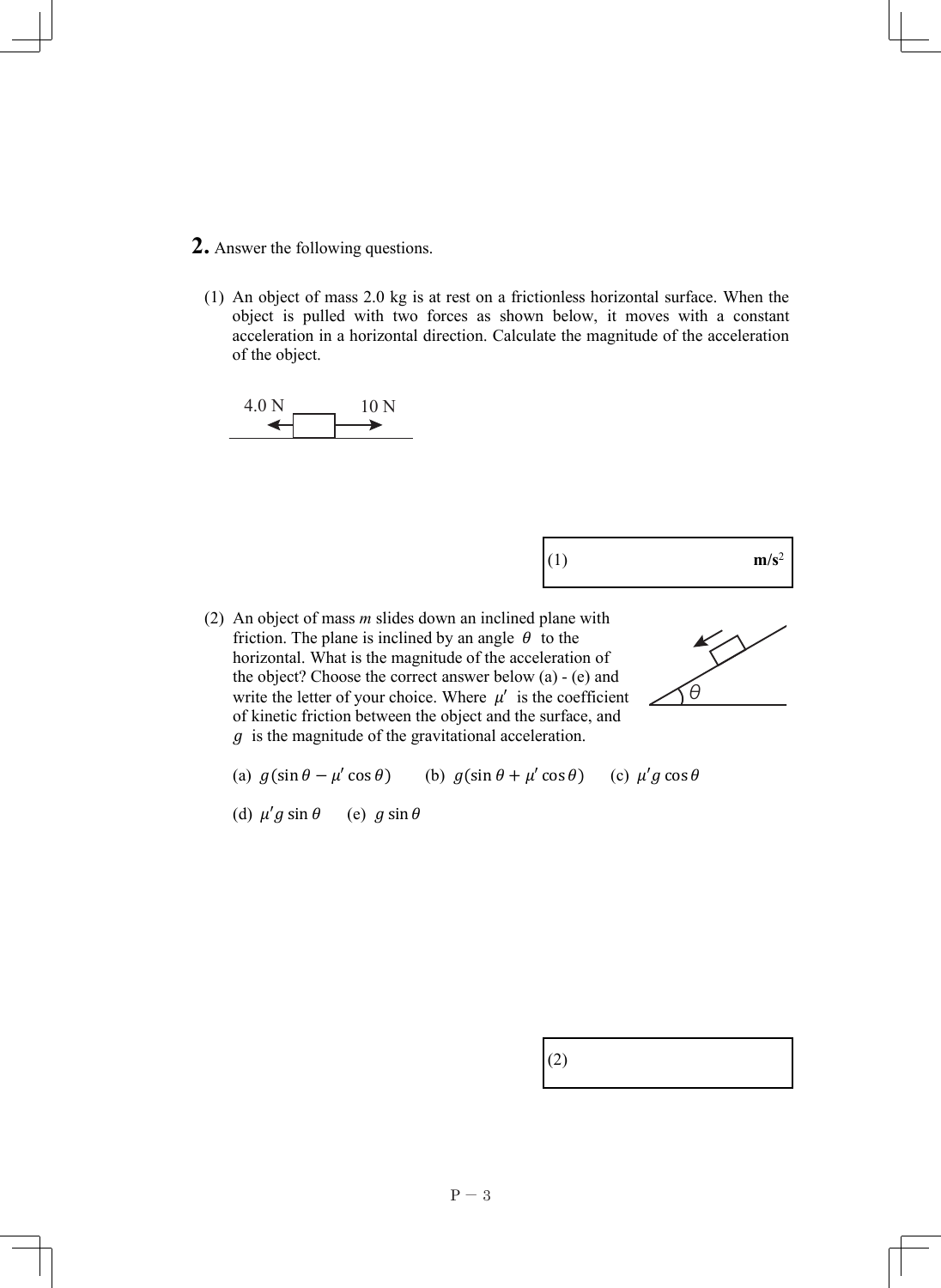(3) An object A of mass  $M_1$  and an object B of mass  $M_2$  are attached to a massless string which passes over a frictionless smooth pulley attached to the edge of a horizontal table. Object A slides on the frictionless surface of the table, and object B is suspended by the string as shown below. What is the tension in the string? Choose the correct answer below (a) - (e) and write the letter of your choice. Where  $q$  is the magnitude of the gravitational acceleration.

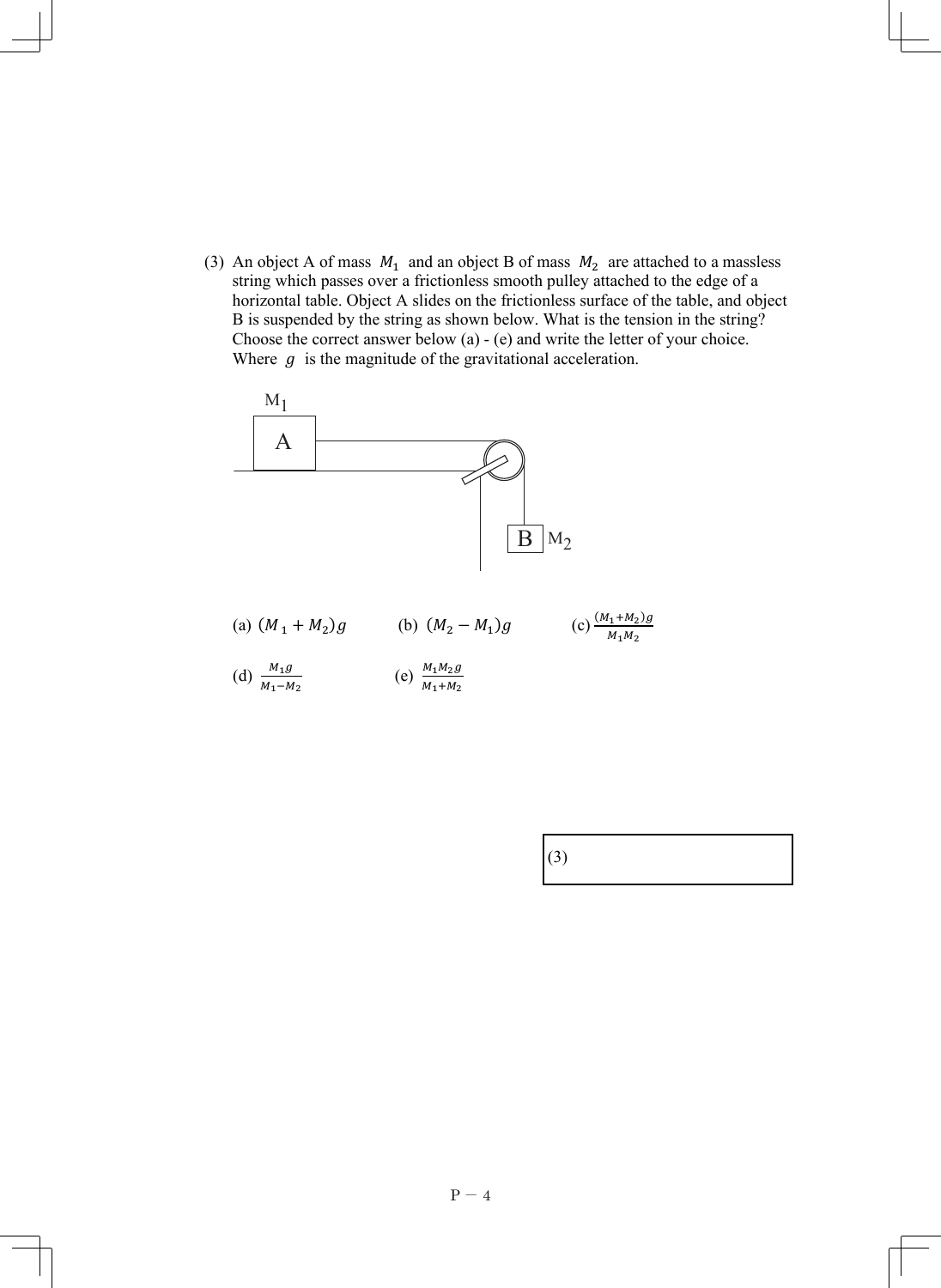- **3.** Answer the following questions.
	- (1) An object A with a mass of 4.0 kg moving at a speed of 8.0 m/s to the right collides with an object B with a mass of 1.0 kg at rest as shown below. After the collision, object A moves at 5.0 m/s to the right. What is the speed of object B after the collision?

$$
\begin{array}{ccc}\n4.0 \text{ kg} & 1.0 \text{ kg} \\
\hline\n& 8.0 \text{ m/s} & 0 \\
A & B\n\end{array}
$$

| (1)<br>m/s |  |
|------------|--|
|            |  |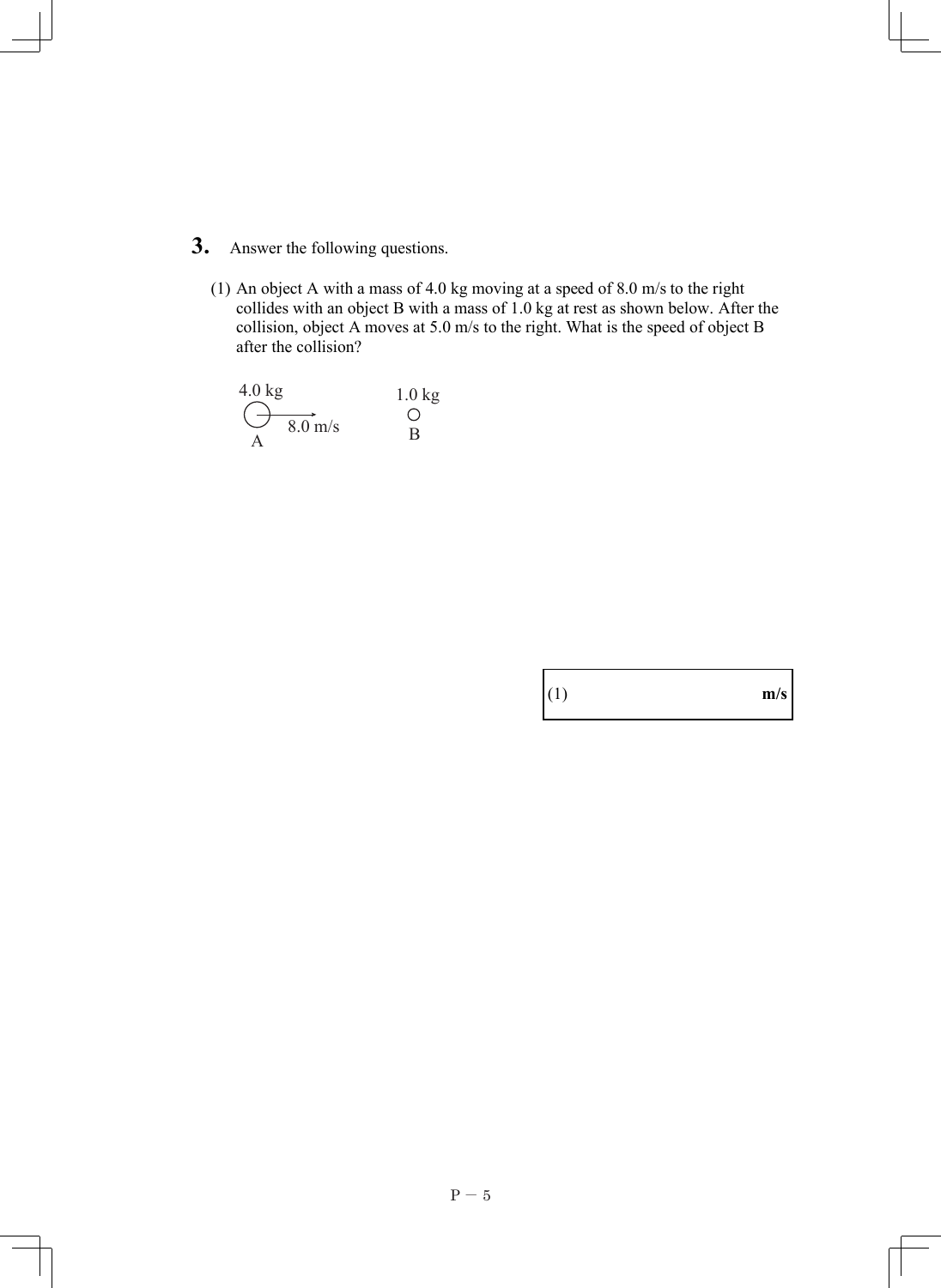(2) An object with a mass of 1.0 kg rests on a frictionless surface and is connected to a horizontal massless spring with a spring constant of 300 N/m (figure (a)). The object is released from rest when the spring is compressed 0.20 m from its natural length (figure (b)). Find the speed of the object when the spring is compressed 0.10 m from its natural length (figure (c)).

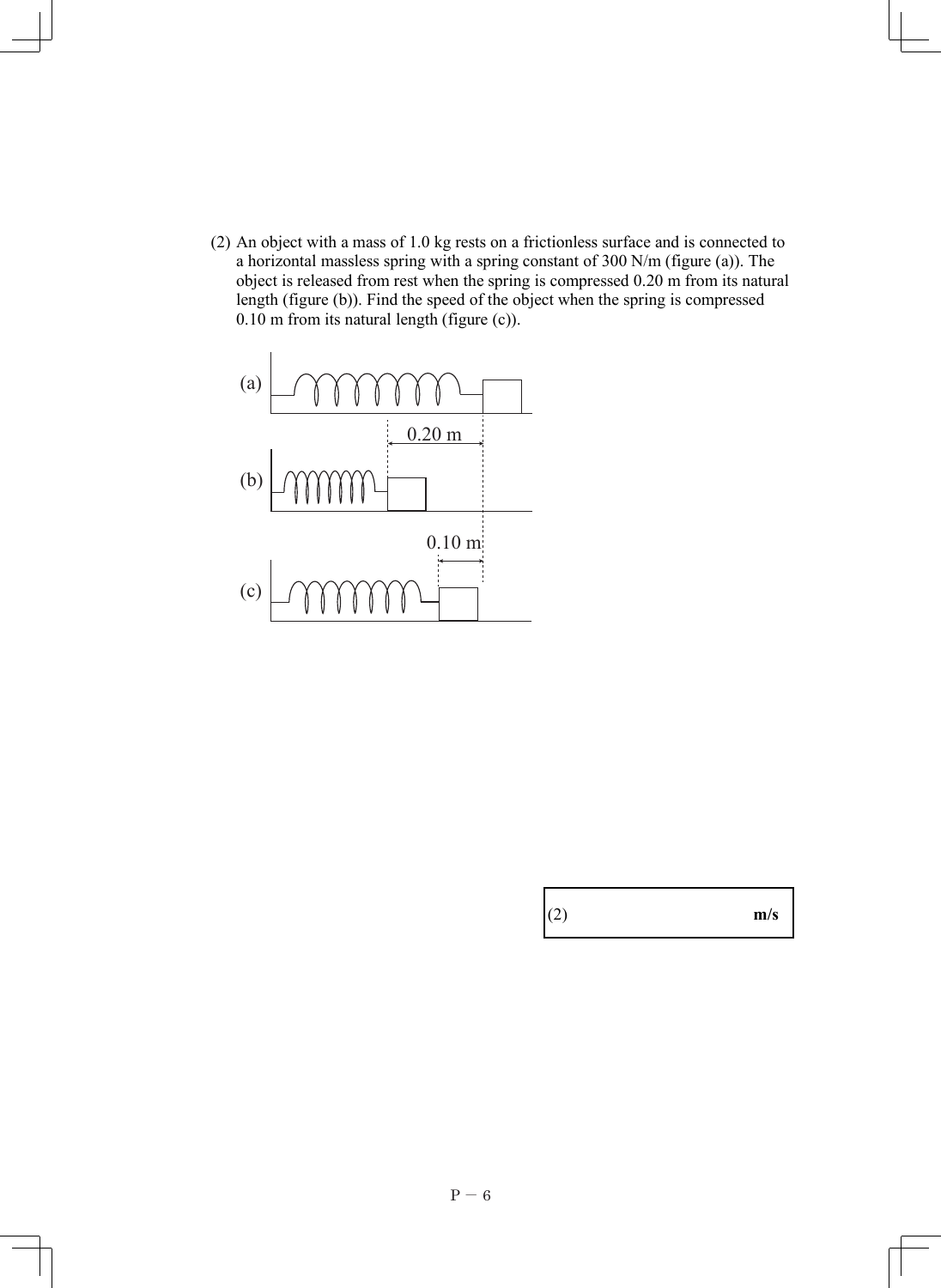- **4.** Answer the following questions.
- (1) A sound wave in air has a frequency of 170 Hz and travels at a speed of 340 m/s. What is the wavelength of this wave?

|  | (1)<br>$\mathbf{m}$ |
|--|---------------------|
|--|---------------------|

(2) An object with a mass of 4.0 kg on a frictionless, horizontal table is attached to one end of a spring and undergoes simple harmonic motion with a period of 2.0s. What is the period of simple harmonic motion if the object is replaced with an object with a mass of 16 kg?

| (2) | S |
|-----|---|
|     |   |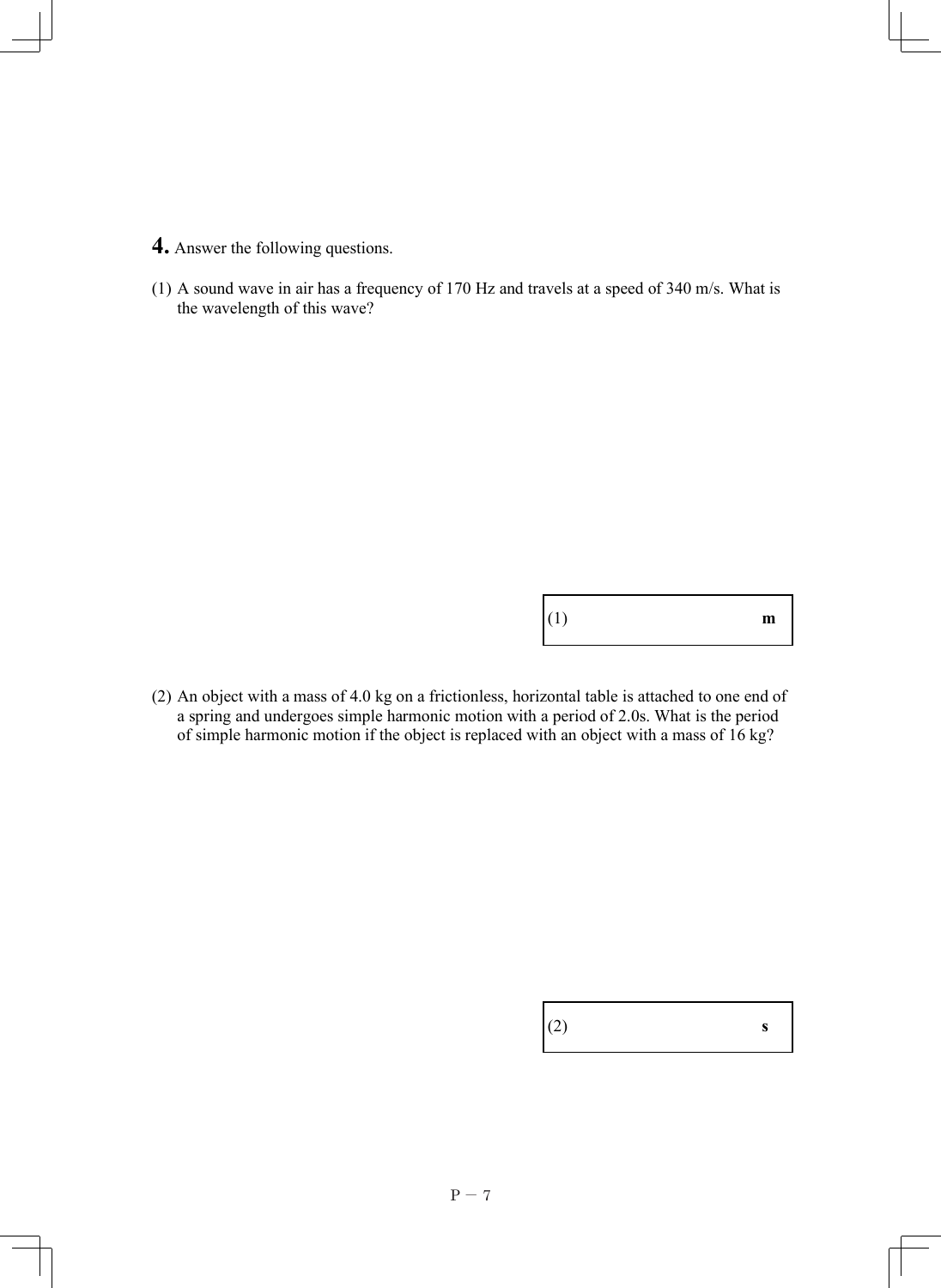- **5.** Answer the following questions. Round off your answers to two significant figures.
- (1) The specific heat capacity of water is 4.2 J/(g·K).  $2.0 \times 10^2$  g of water at 20 °C is mixed with  $3.0 \times 10^2$  g of water at 80 °C. Calculate the final temperature of the mixture after thermal equilibrium is established in Celsius. Ignore any heat exchange with the surroundings.

| $\Bigg(1\Bigg)$ | $\mathcal{C}$ |
|-----------------|---------------|
|-----------------|---------------|

(2) An ideal gas with an initial volume of 1.5 m<sup>3</sup> at a pressure of  $1.0 \times 10^5$  Pa and a temperature  $3.0 \times 10^2$  K is compressed to a volume 1.0 m<sup>3</sup> and heated to a temperature  $3.2 \times 10^2$  K. Calculate the final pressure of the gas.

 $(2)$  Pa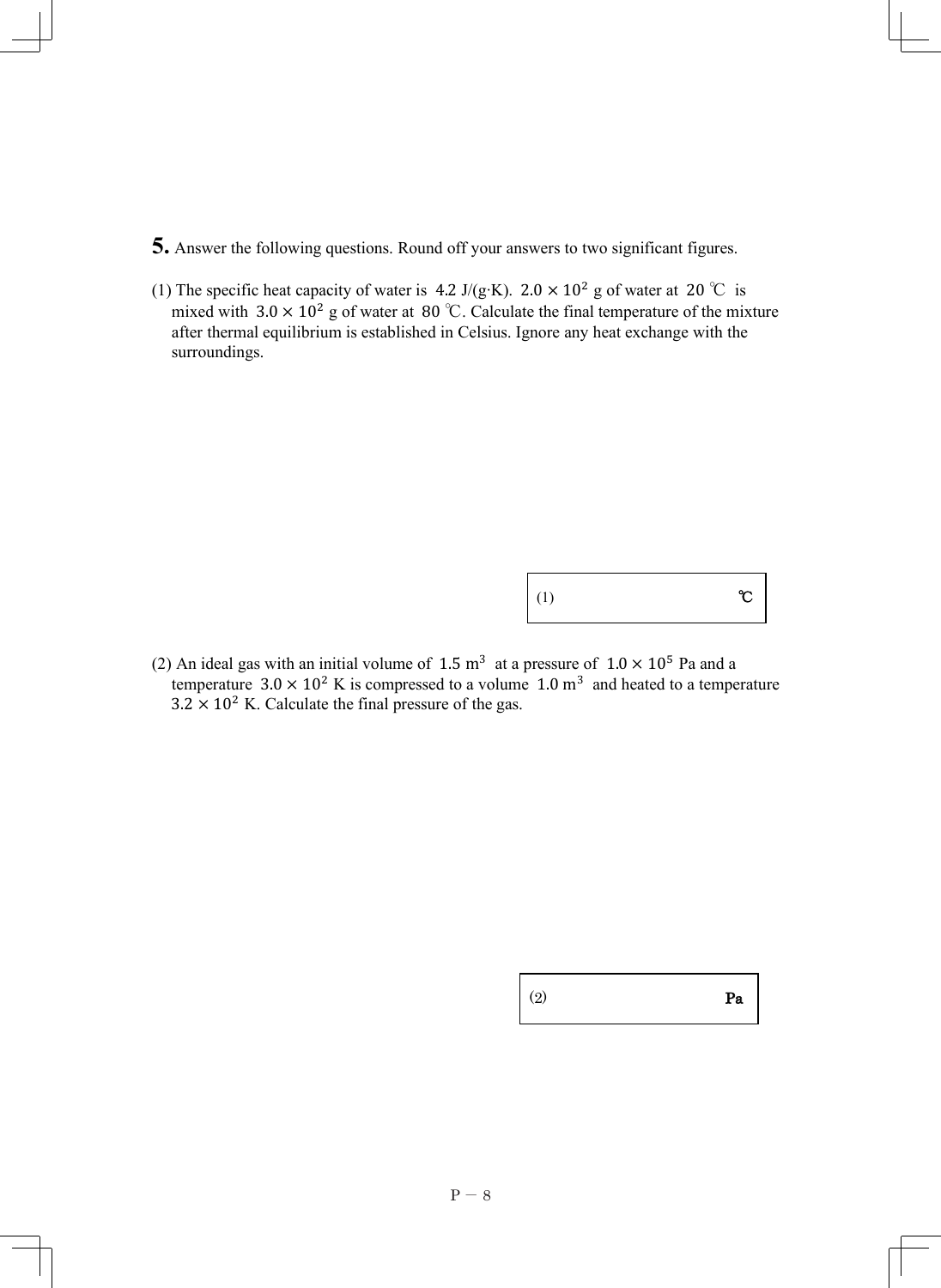(3) Consider a system of monoatomic ideal gas. The gas has an initial volume of  $5.0 \times 10^{-3}$  m<sup>3</sup> at a pressure of  $6.0 \times 10^{4}$  Pa. The pressure increases to a final pressure of  $1.0 \times 10^5$  Pa while keeping the volume constant. Calculate the change of the internal energy of the gas in this process.

(3) J

(4) Consider a system of monoatomic ideal gas. The gas has an initial volume of  $2.0 \times 10^{-3}$  m<sup>3</sup> at a pressure of 2.2  $\times$  10<sup>5</sup> Pa. The gas expands isothermally to a final pressure of  $1.0 \times 10^5$  Pa. In this process, the gas gains an amount of heat of  $3.5 \times 10^2$  J. Calculate the work done by the gas in this process.

(4) J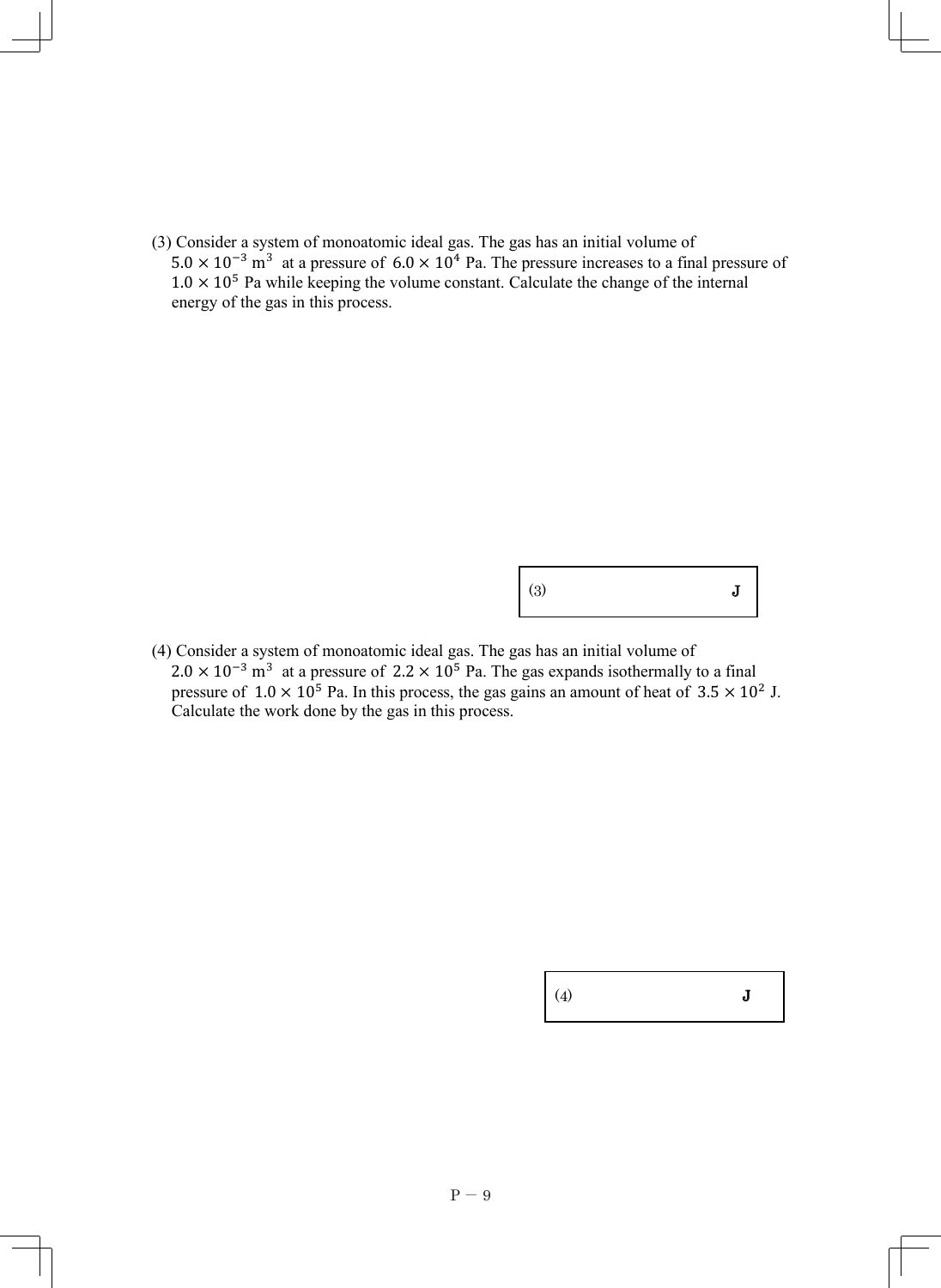- **6.** Answer the following questions. Round off your answers to two significant figures.
- (1) Consider an electric circuit as shown in the figure. Calculate the magnitude of the current in the resister  $R_3$ .



(1) A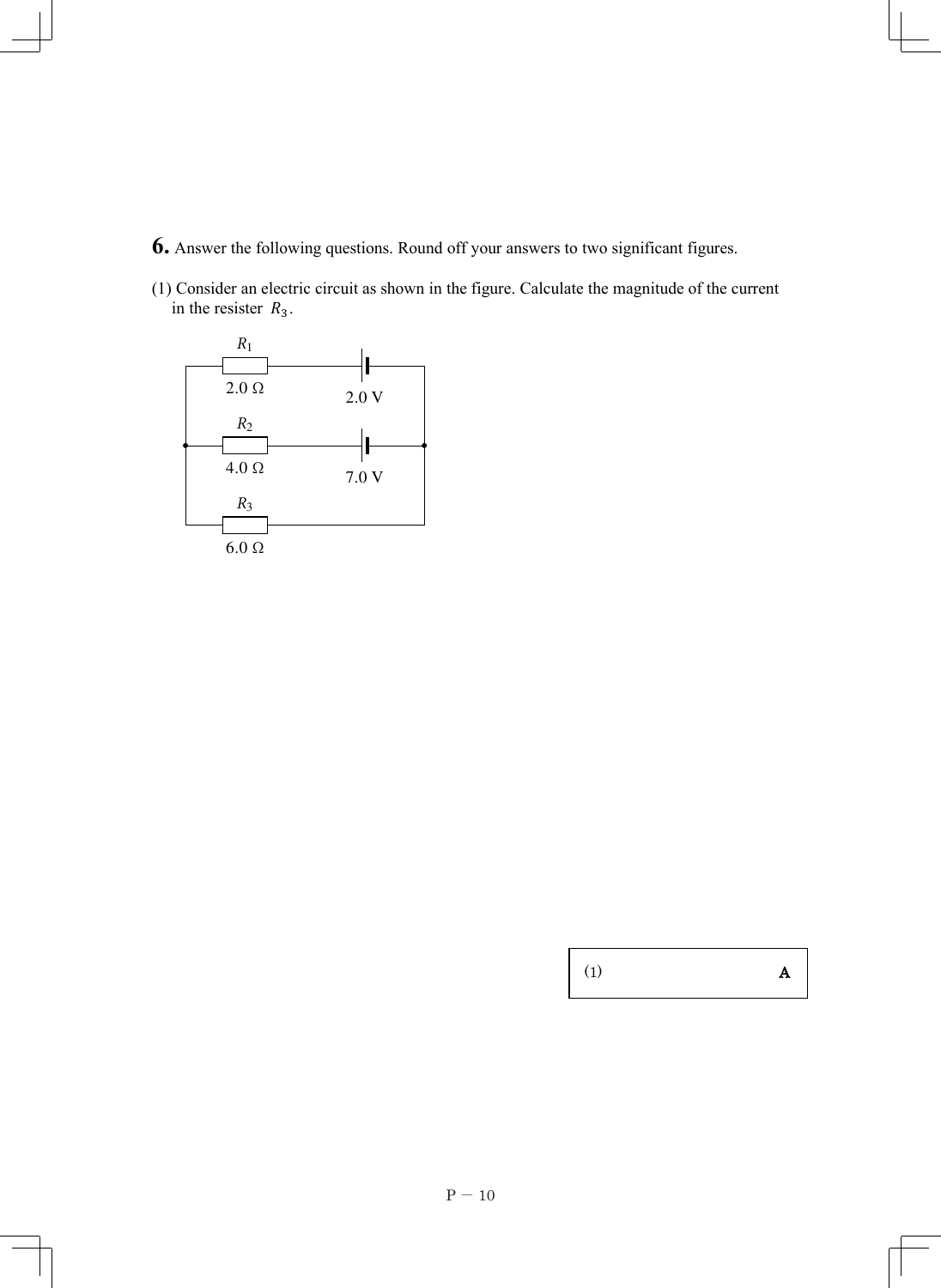(2) Consider an electric circuit with four resistors and a galvanometer G as shown in the figure. When the galvanometer indicates no current flow, find the resistance of  $R$ .



| (2) | Ω |
|-----|---|
|-----|---|

(3) Find the total capacitance of three capacitors connected as shown in the figure.



| (3) |  | F |
|-----|--|---|
|     |  |   |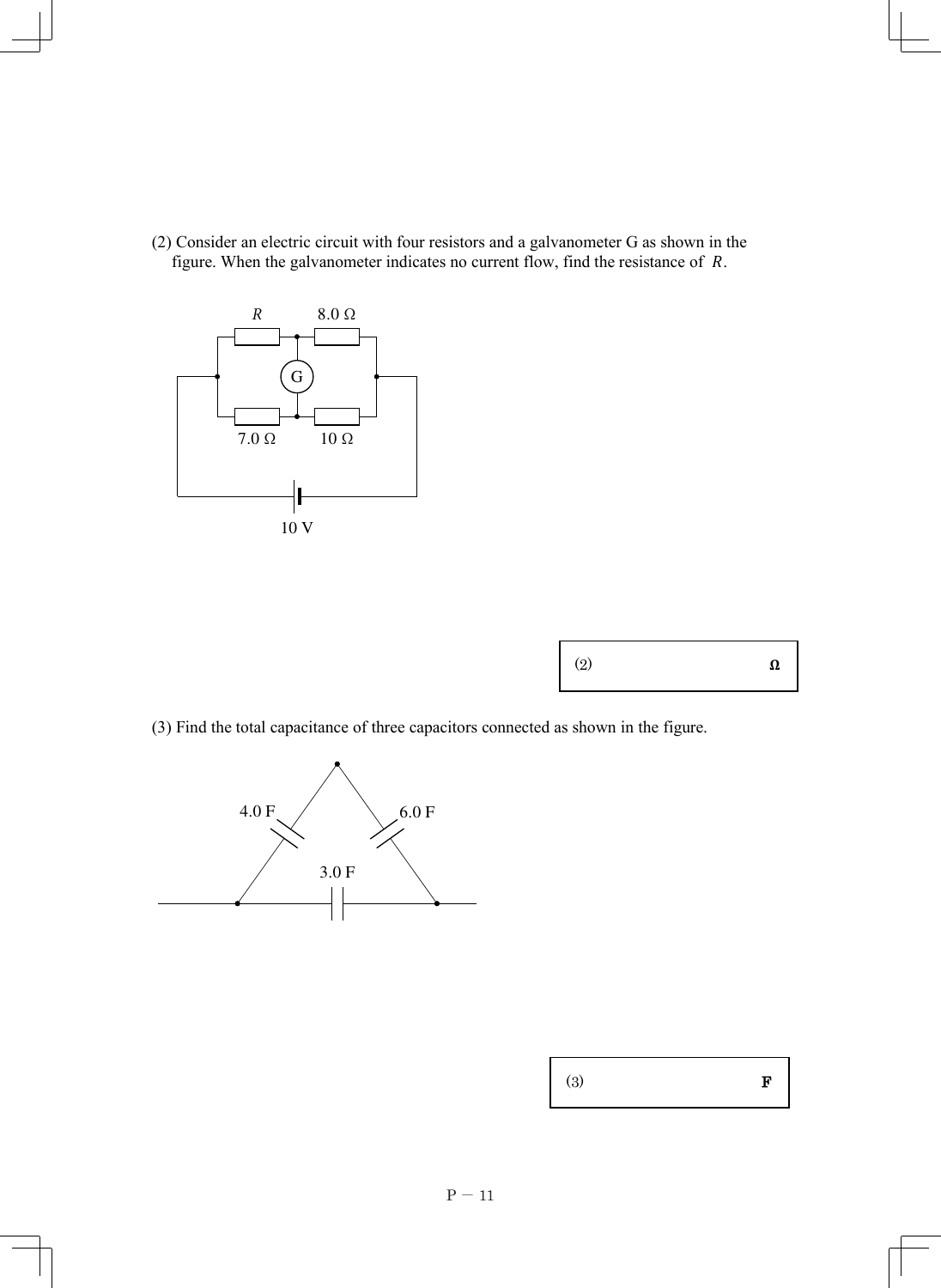**7.** Two point charges  $q_A = +2.5 \times 10^{-9}$  C and  $q_B = -2.5 \times 10^{-9}$  C are placed at  $A = (-4.0 \text{ m}, 0)$  and  $B = (4.0 \text{ m}, 0)$ , respectively as shown in the figure. Let the proportionality constant k of Coulomb's law (Coulomb's constant) be  $k =$  $9.0 \times 10^9$  N⋅m<sup>2</sup>/C<sup>2</sup>. Answer the following questions. Round off your answers to two significant figures.



(1) Which is the correct direction of the resultant electric field at  $P = (0, 3.0 \text{ m})$ ? Choose the correct answer from  $(a) - (h)$  in the following figure and write the letter of your choice.



| (1) |  |
|-----|--|
|-----|--|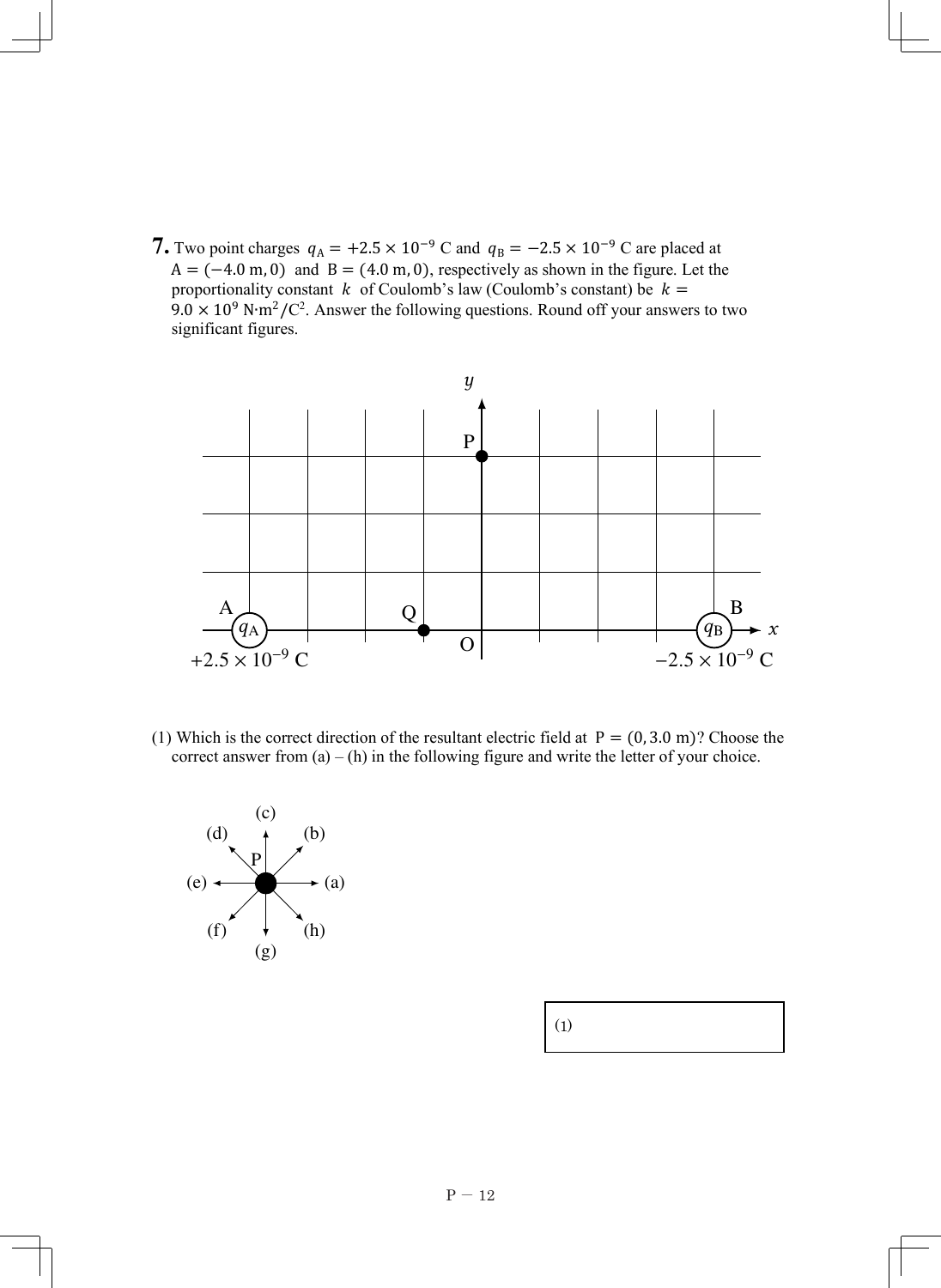(2) Calculate the magnitude of the resultant electric field at  $P = (0, 3.0 \text{ m})$ .